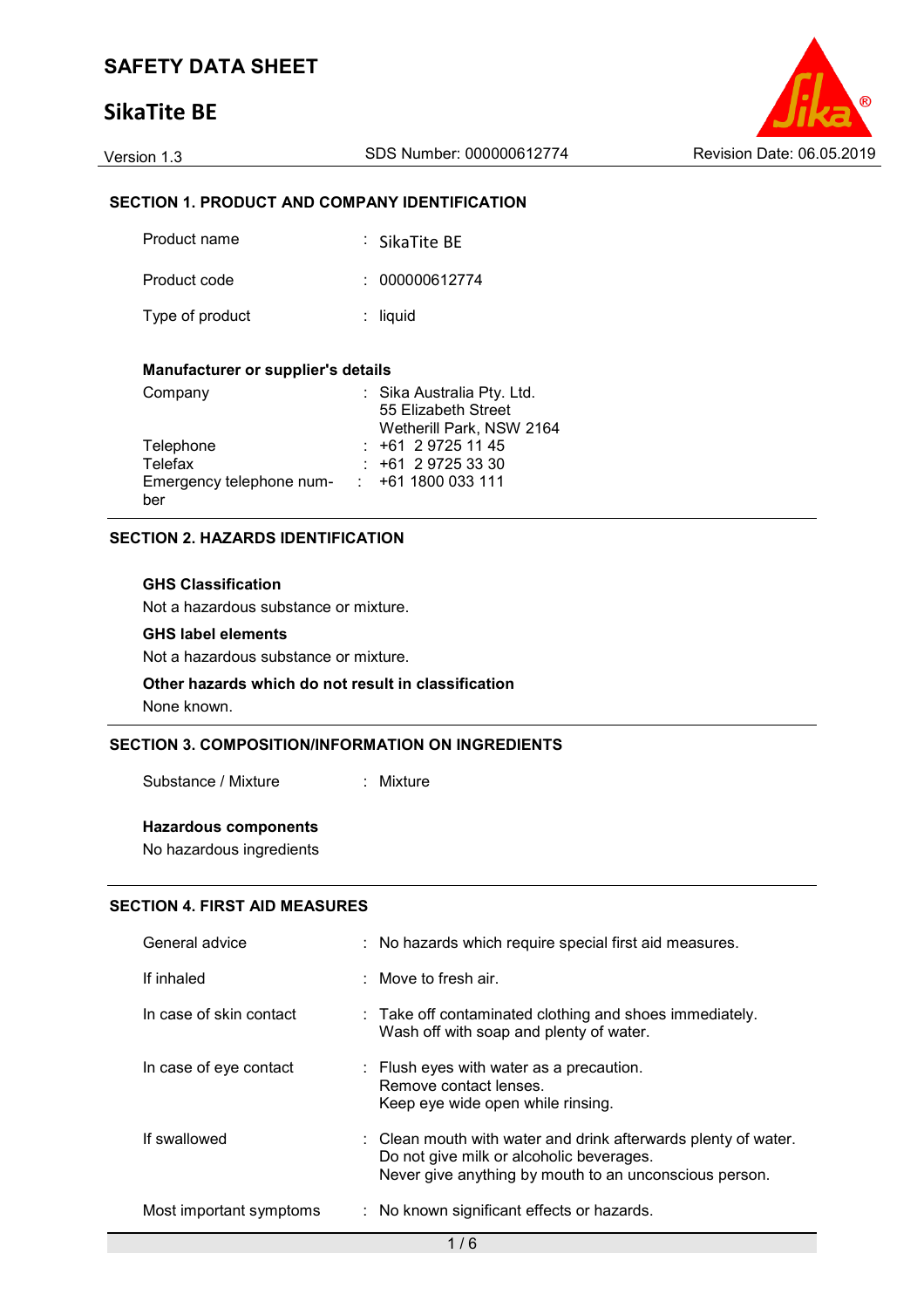# **SikaTite BE**

| Version 1.3                            | SDS Number: 000000612774                                                        | Revision Date: 06.05.2019 |
|----------------------------------------|---------------------------------------------------------------------------------|---------------------------|
| and effects, both acute and<br>delayed | See Section 11 for more detailed information on health effects<br>and symptoms. |                           |
| Notes to physician                     | : Treat symptomatically.                                                        |                           |

 $^{\circ}$ 

### **SECTION 5. FIREFIGHTING MEASURES**

| Suitable extinguishing media                     | : Use extinguishing measures that are appropriate to local cir-<br>cumstances and the surrounding environment. |
|--------------------------------------------------|----------------------------------------------------------------------------------------------------------------|
| Hazardous combustion prod-<br>ucts               | : No hazardous combustion products are known                                                                   |
| Specific extinguishing meth-<br>ods              | : Standard procedure for chemical fires.                                                                       |
| Special protective equipment<br>for firefighters | : In the event of fire, wear self-contained breathing apparatus.                                               |

### **SECTION 6. ACCIDENTAL RELEASE MEASURES**

| Environmental precautions                                | : No special environmental precautions required.                                                             |
|----------------------------------------------------------|--------------------------------------------------------------------------------------------------------------|
| Methods and materials for<br>containment and cleaning up | : Wipe up with absorbent material (e.g. cloth, fleece).<br>Keep in suitable, closed containers for disposal. |

### **SECTION 7. HANDLING AND STORAGE**

| Advice on protection against<br>fire and explosion | : Normal measures for preventive fire protection.                                                                                                       |
|----------------------------------------------------|---------------------------------------------------------------------------------------------------------------------------------------------------------|
| Advice on safe handling                            | : For personal protection see section 8.<br>No special handling advice required.<br>Follow standard hygiene measures when handling chemical<br>products |
| Hygiene measures                                   | $\therefore$ When using do not eat or drink.<br>When using do not smoke.                                                                                |
| Conditions for safe storage                        | : Keep container tightly closed in a dry and well-ventilated<br>place.<br>Store in accordance with local regulations.                                   |
| Materials to avoid                                 | No special restrictions on storage with other products.                                                                                                 |

## **SECTION 8. EXPOSURE CONTROLS/PERSONAL PROTECTION**

**Components with workplace control parameters** Contains no substances with occupational exposure limit values.

# **Personal protective equipment**

Respiratory protection : Use respiratory protection unless adequate local exhaust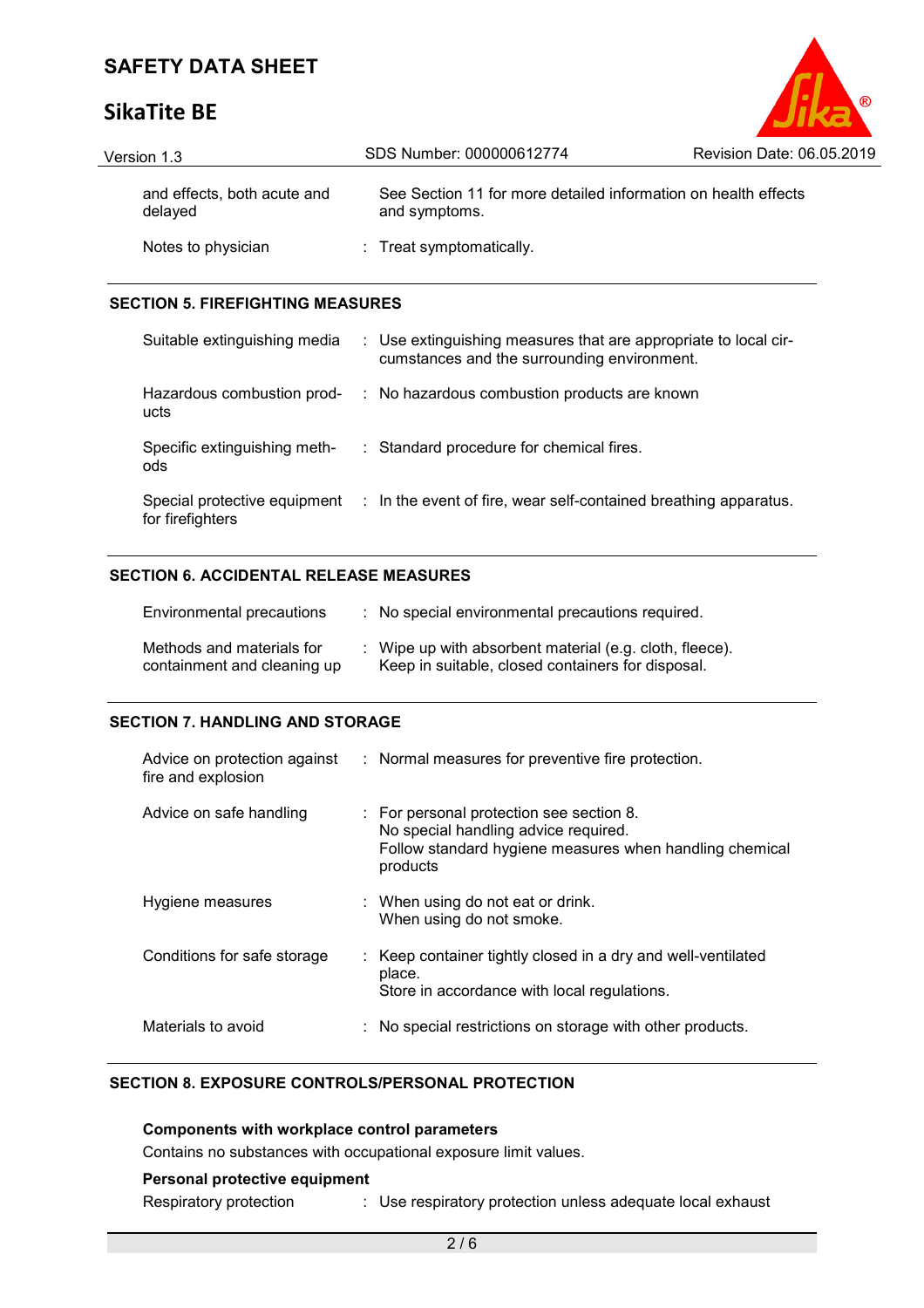# **SikaTite BE**



| Version 1.3              | SDS Number: 000000612774                                                                          | Revision Date: 06.05.2019                                                                                                                                                                                                                                                                                                                                                                                                                                                                                                  |
|--------------------------|---------------------------------------------------------------------------------------------------|----------------------------------------------------------------------------------------------------------------------------------------------------------------------------------------------------------------------------------------------------------------------------------------------------------------------------------------------------------------------------------------------------------------------------------------------------------------------------------------------------------------------------|
| Hand protection          | imum expected contaminant concentration<br>contained breathing apparatus must be used.<br>essary. | ventilation is provided or exposure assessment demonstrates<br>that exposures are within recommended exposure guidelines.<br>The filter class for the respirator must be suitable for the max-<br>(gas/vapour/aerosol/particulates) that may arise when han-<br>dling the product. If this concentration is exceeded, self-<br>: Chemical-resistant, impervious gloves complying with an ap-<br>proved standard should be worn at all times when handling<br>chemical products if a risk assessment indicates this is nec- |
| Eye protection           |                                                                                                   | : Safety eyewear complying with an approved standard should<br>be used when a risk assessment indicates this is necessary.                                                                                                                                                                                                                                                                                                                                                                                                 |
| Skin and body protection | cific work-place.                                                                                 | : Choose body protection in relation to its type, to the concen-<br>tration and amount of dangerous substances, and to the spe-                                                                                                                                                                                                                                                                                                                                                                                            |
|                          |                                                                                                   |                                                                                                                                                                                                                                                                                                                                                                                                                                                                                                                            |

## **SECTION 9. PHYSICAL AND CHEMICAL PROPERTIES**

| Appearance                              | t. | liquid                                            |
|-----------------------------------------|----|---------------------------------------------------|
| Colour                                  |    | black                                             |
| Odour                                   |    | characteristic                                    |
| <b>Odour Threshold</b>                  |    | No data available                                 |
| рH                                      |    | No data available                                 |
| Melting point/range / Freezing<br>point | ÷. | No data available                                 |
| Boiling point/boiling range             | t. | 100 °C (212 °F)                                   |
| Flash point                             | t. | $>$ 93.3 °C ( $>$ 199.9 °F)<br>Method: closed cup |
| Evaporation rate                        |    | No data available                                 |
| Flammability                            | t. | No data available                                 |
| Upper explosion limit                   |    | No data available                                 |
| Lower explosion limit                   |    | No data available                                 |
| Vapour pressure                         | t. | $0.01$ hPa $(0.01$ mmHg)                          |
| Relative vapour density                 |    | No data available                                 |
| Density                                 |    | 1.2 g/cm3 (20 $^{\circ}$ C (68 $^{\circ}$ F) ())  |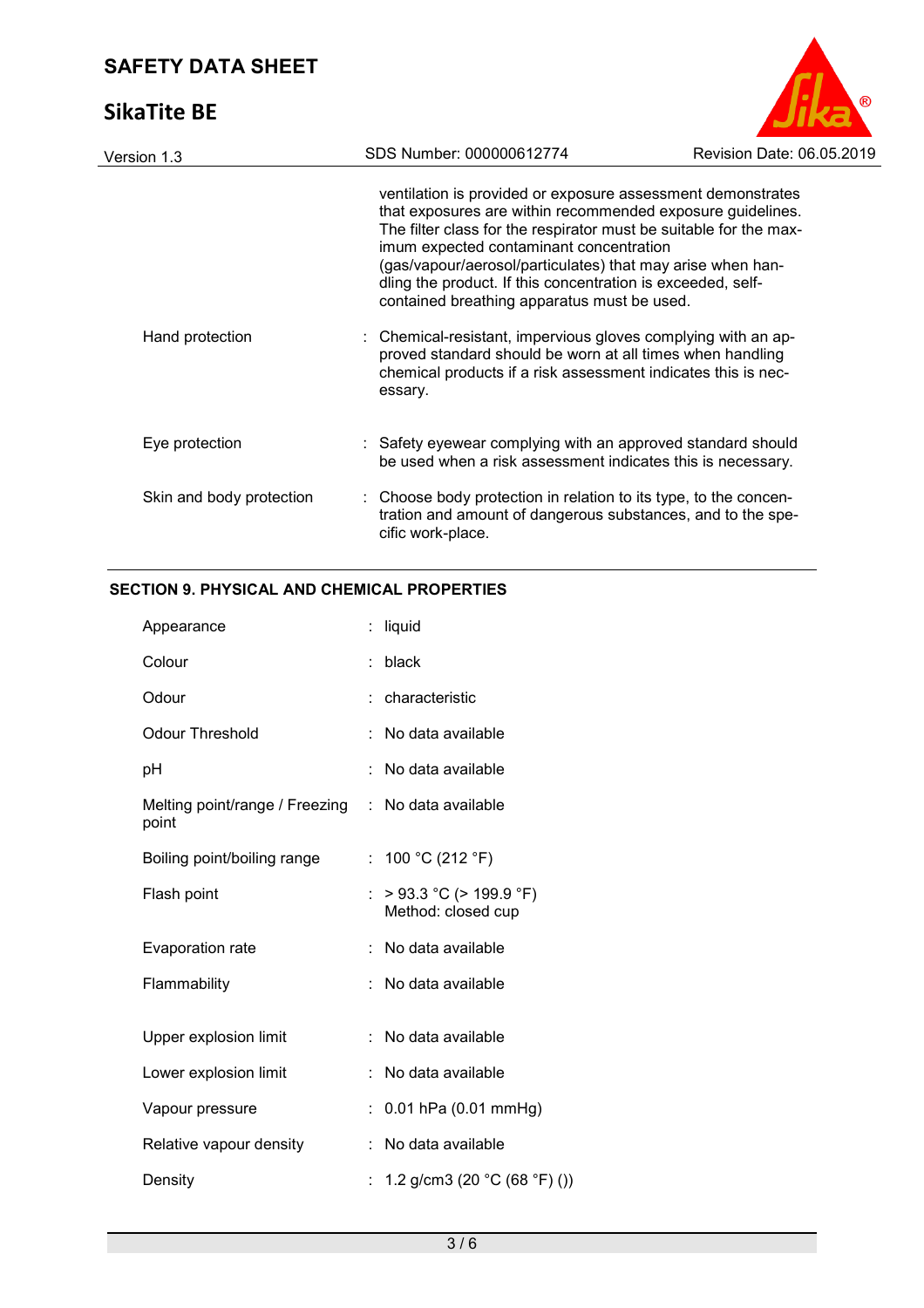# **SikaTite BE**



| Solubility(ies)<br>Water solubility        | No data available   |
|--------------------------------------------|---------------------|
| Solubility in other solvents               | : No data available |
| Partition coefficient: n-<br>octanol/water | No data available   |
| Auto-ignition temperature                  | No data available   |
| Decomposition temperature                  | No data available   |
| Viscosity<br>Viscosity, dynamic            | ∶ No data available |
| Viscosity, kinematic                       | : > 7 mm2/s (40 °C) |
| Explosive properties                       | No data available   |
| Molecular weight                           | No data available   |

## **SECTION 10. STABILITY AND REACTIVITY**

| Reactivity                              | : No dangerous reaction known under conditions of normal use. |
|-----------------------------------------|---------------------------------------------------------------|
| Chemical stability                      | : The product is chemically stable.                           |
| Possibility of hazardous reac-<br>tions | : No hazards to be specially mentioned.                       |
| Conditions to avoid                     | $\therefore$ No data available                                |
| Incompatible materials                  | $\therefore$ No data available                                |
| Hazardous decomposition<br>products     | No decomposition if stored and applied as directed.           |

### **SECTION 11. TOXICOLOGICAL INFORMATION**

#### **Acute toxicity**

No data available

**Skin corrosion/irritation** 

Not classified based on available information.

#### **Serious eye damage/eye irritation**

Not classified based on available information.

#### **Respiratory or skin sensitisation**

Skin sensitisation: Not classified based on available information. Respiratory sensitisation: Not classified based on available information.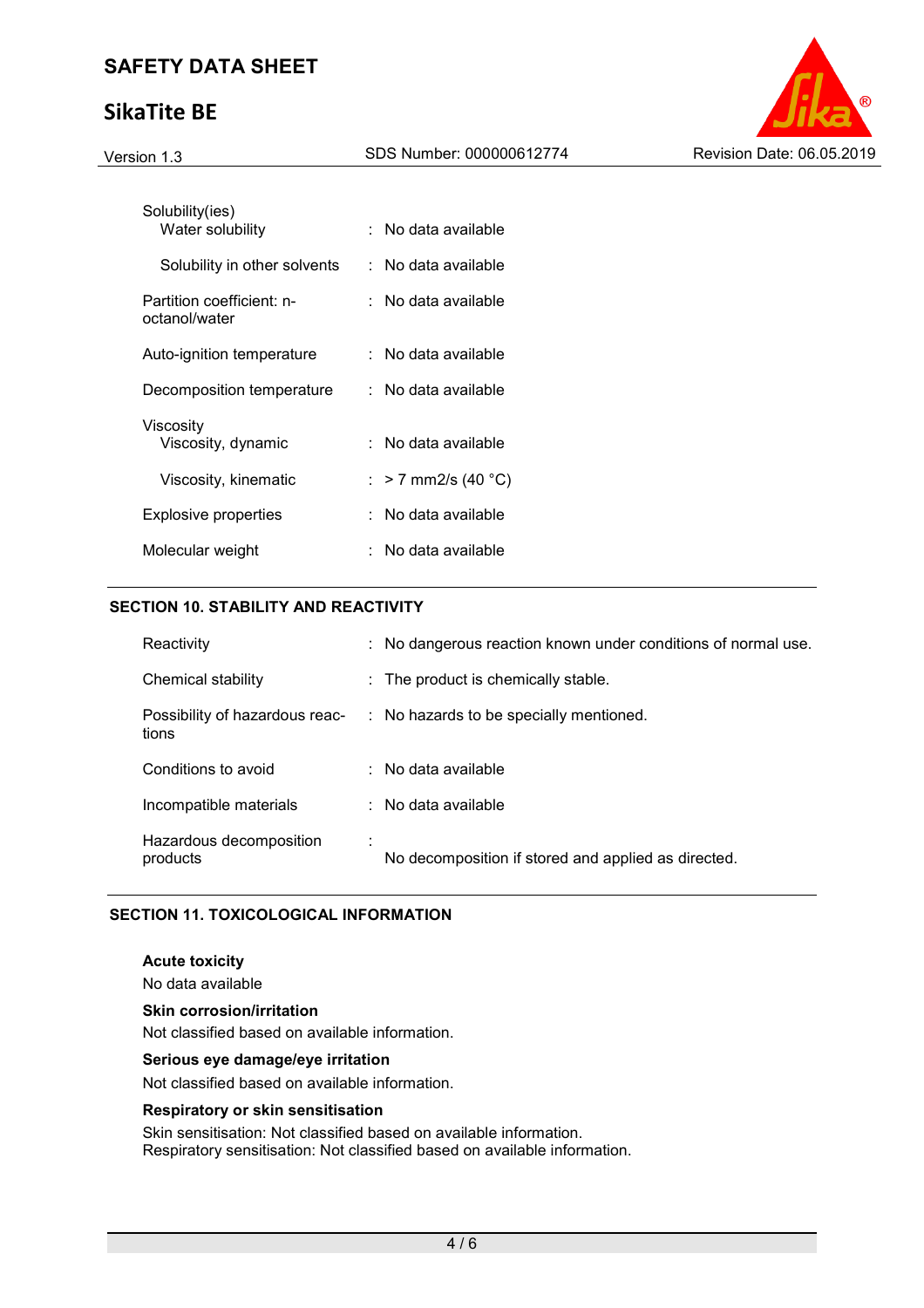# **SikaTite BE**



#### **Chronic toxicity**

**Germ cell mutagenicity**  Not classified based on available information.

#### **Carcinogenicity**

Not classified based on available information.

# **Reproductive toxicity**

Not classified based on available information.

#### **STOT - single exposure**

Not classified based on available information.

### **STOT - repeated exposure**

Not classified based on available information.

#### **Aspiration toxicity**

Not classified based on available information.

#### **SECTION 12. ECOLOGICAL INFORMATION**

#### **Ecotoxicity**

No data available

#### **Persistence and degradability**

No data available

# **Bioaccumulative potential**

No data available **Mobility in soil** 

No data available

### **Other adverse effects**

#### **Product:**

Additional ecological information : There is no data available for this product.

## **SECTION 13. DISPOSAL CONSIDERATIONS**

#### **Disposal methods**

Contaminated packaging : Empty containers should be taken to an approved waste handling site for recycling or disposal.

#### **SECTION 14. TRANSPORT INFORMATION**

### **International Regulations**

#### **UNRTDG**

Not regulated as a dangerous good

## **IATA-DGR**

Not regulated as a dangerous good